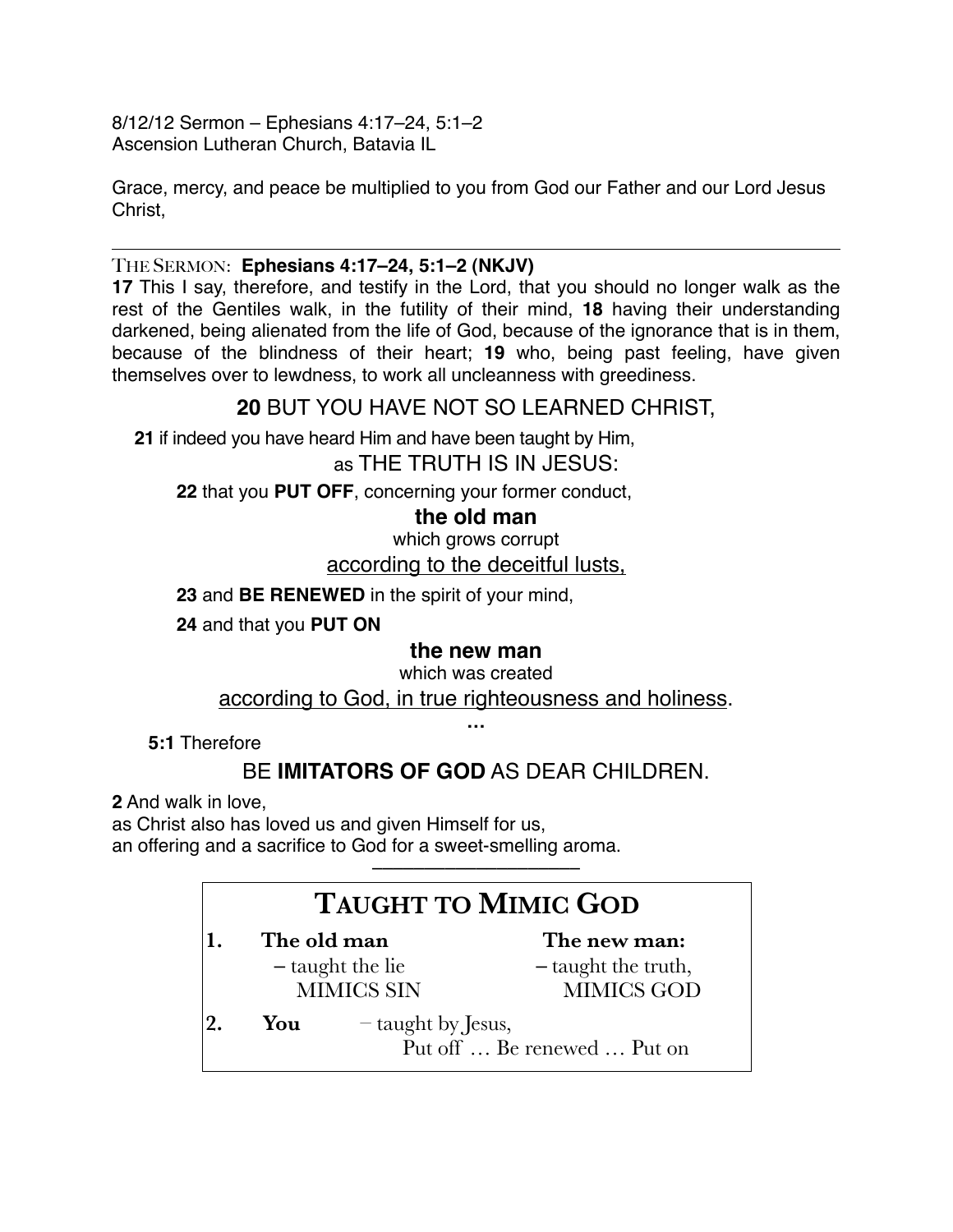In Jesus name who is the image of God, the firstborn from the dead, dear fellow redeemed,

So much of the learning process is a matter of imitation. Either we tell our children to "watch mommy" and "do what your brother is doing" OR we say "don't do what your brother is doing" and "cover your eye" if there is something on TV we don't want them to see. To some degree we have all grown up learning to mimic. We mimic those we want to emulate, or those we look up to – a teacher, a parent, perhaps a big brother.

As we continue on in our studies of Ephesians, chapter 4 marks a transition. Chapters 1–3 have focused more on doctrinal content – defining the Church Alive in Christ. Now we are moving into the practical application portion of Paul's letter – living the Church Alive in Christ. Our text today really focuses on what it means for the Church to be alive. Scripture has well defined the Church as the assembly of all believers, the elect, chosen in Christ for eternal life – something not seen with the eye, but united through faith in Christ. As we consider the walk of this body of believers, just how have we been taught to act? (5:1) The Greek word gives us our English: "mimic." Literally: "Mimic God as dear children." As those who have been adopted into this household of God, bought at the price of God's own Son – we have been TAUGHT TO MIMIC GOD.

### **1. The old man – taught the lie, MIMICS SIN.**

### **The new man – taught the truth, MIMICS GOD.**

In contrast to the good influence in a person's life – whether a loving mom and dad, a caring teacher or coach, or a helpful big brother – there also comes the negative influences. So often this comes from our peers. Maybe you can recall some past years where you were surrounded not with positive Christian influences, but with those who walked contrary to God's Word. How easy it is to go along with this walk. How easy to mimic their ways, to want to fit in, to be a part of that crowd – after all, they seem to be the ones having so much fun.

Perhaps you are wondering why the pastor has formatted the sermon text differently for today's study. Well, what would you say are the words which jump out at you most? The Holy Spirit Himself has given us this outline. He makes these two ideas jump out: the OLD MAN and the NEW MAN. Each resides within us. But each was not taught by the same mentor.

What a sharp contrast then culminates in the verses central to our text. Let the words jump out at you – THE OLD MAN … according to deceitful lusts" is contrasted with THE NEW MAN … according to God in true righteousness and holiness." Or an even better translation – "according to God in righteousness and holiness **which are of the truth**." The OLD MAN who grows corrupt according to the lie, MIMICS SIN. The NEW MAN, taught the truth, MIMICS GOD.

The old man has been taught by those negative peer pressures. He does not want to stand out as different. (**v.22**).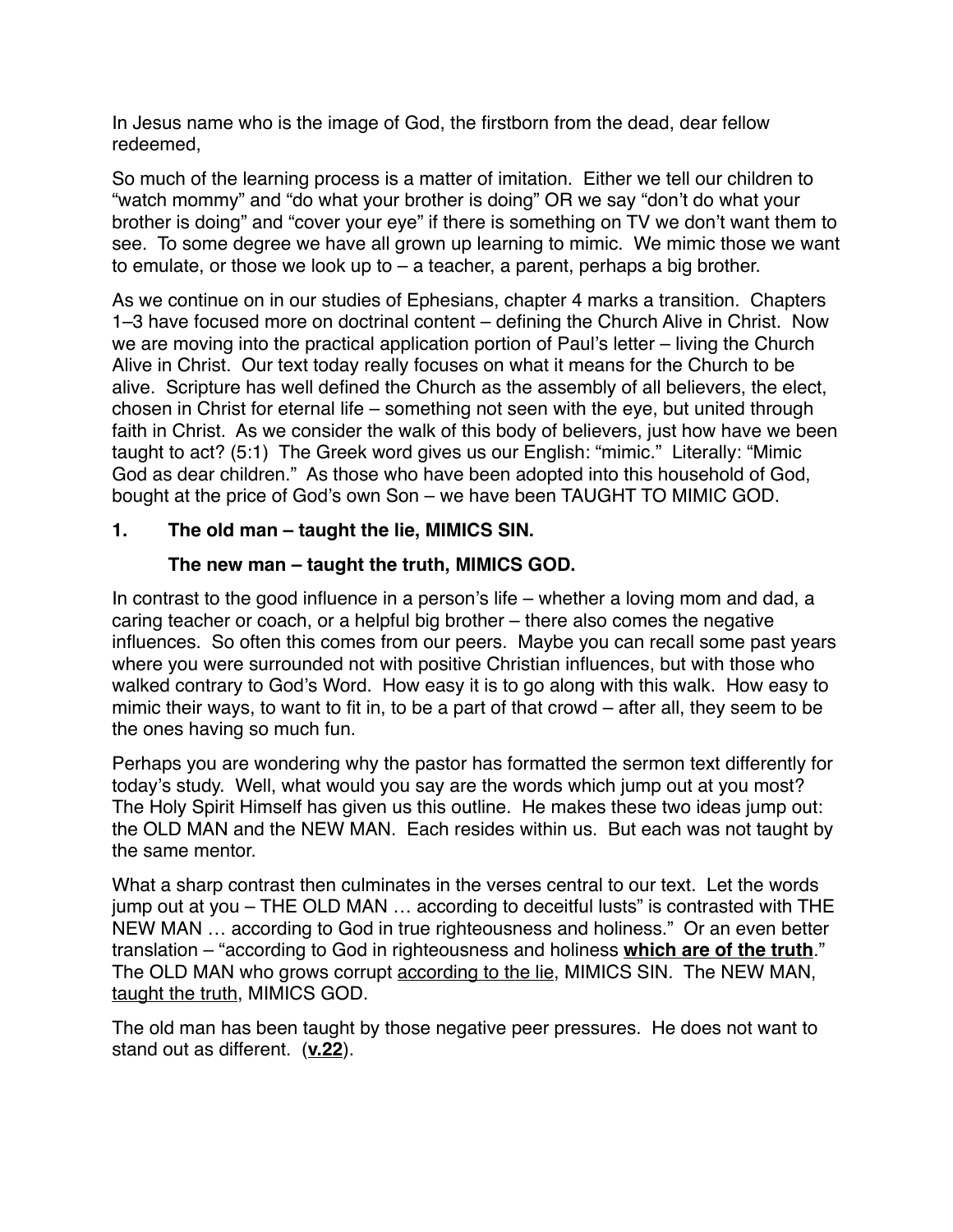Many people will refer to us being created in the image of God. And indeed we were originally created so – **Genesis 1:27 (NKJV) — 27 So God created man in His own image; in the image of God He created him; male and female He created them.**

Just what does it mean to possess the image of God? Some think this has to do with outward beauty – that the beauty of our form and function is what it means to be created in God's image. Others think this has to do with an inward good that man possesses. That although we sin, they say we still have, down deep, some desire and ability to do what is good, to right the wrong, and to achieve God's favor.

As we turn through the Scriptures for an answer we see revealed the image of God, not as having to do with outward beauty, and not a mere twinkle of kindness within, but as we have in our text – **the new man created according to God in righteousness and holiness.** Perfection is the image of God, something Adam and Eve lost when they fell from God's glory. From Ephesians we see in chapter 2 how "we were once children of wrath." "We once walked according to the course of this world … dead in trespasses." … "aliens, strangers from the covenants of promise, having no hope and without God in the world."The fall into sin separated us from this image of God's creation, which severed us from righteousness and holiness. As it says in v.18 – alienated, separated from the life of God. The OLD man is taught according to the LIE – the great  $LIE -$  the lie that led Adam and Eve to disobey God thinking they would get something good out of it.

(**v.18,19**) For three years I worked for Mendards in their distribution center. Here was a job that made me truly appreciate every other job I have had since. Working in what they called the "defect center" one of the jobs was to sort pallets – by hand. They would come around a large loop and one by one we had to lift ours off the track and stack them in a pile. At first my hands just couldn't take it. They would blister and be sore every day. But after a while my scrawny 18 year old body go used to it and my hands would callous over so I couldn't feel the 30 lbs pallet dig into my skin.

The word Paul uses in v.19 is as if to say, these have become so injured that one is not bothered by the implications of what one is doing. Left to the futility, the emptiness of the LIE, we can become calloused. As it says of those without Christ, ignorant and blind to the truth, what once made their hands blister, now doesn't even make them flinch. They are "past feeling." Thus for all the damage it is causing, to MIMIC sin brings no pain of conscience.

(**v.20**!) What is contrasted with the OLD MAN and "deceitful lusts" is the NEW MAN and the righteousness and holiness which are of the TRUTH.

Only One could restore the lost image. Only One came into this world without a sinful human father. Only One was conceived by the Holy Spirit with ability offer to God a truly acceptable sacrifice, to do right what we have done wrong. **Romans 5:18 (NKJV) — 18 Therefore, as through one man's (ADAM's) offense judgment came to all men, resulting in condemnation, even so through one Man's righteous act the free gift came to all men, resulting in justification of life.**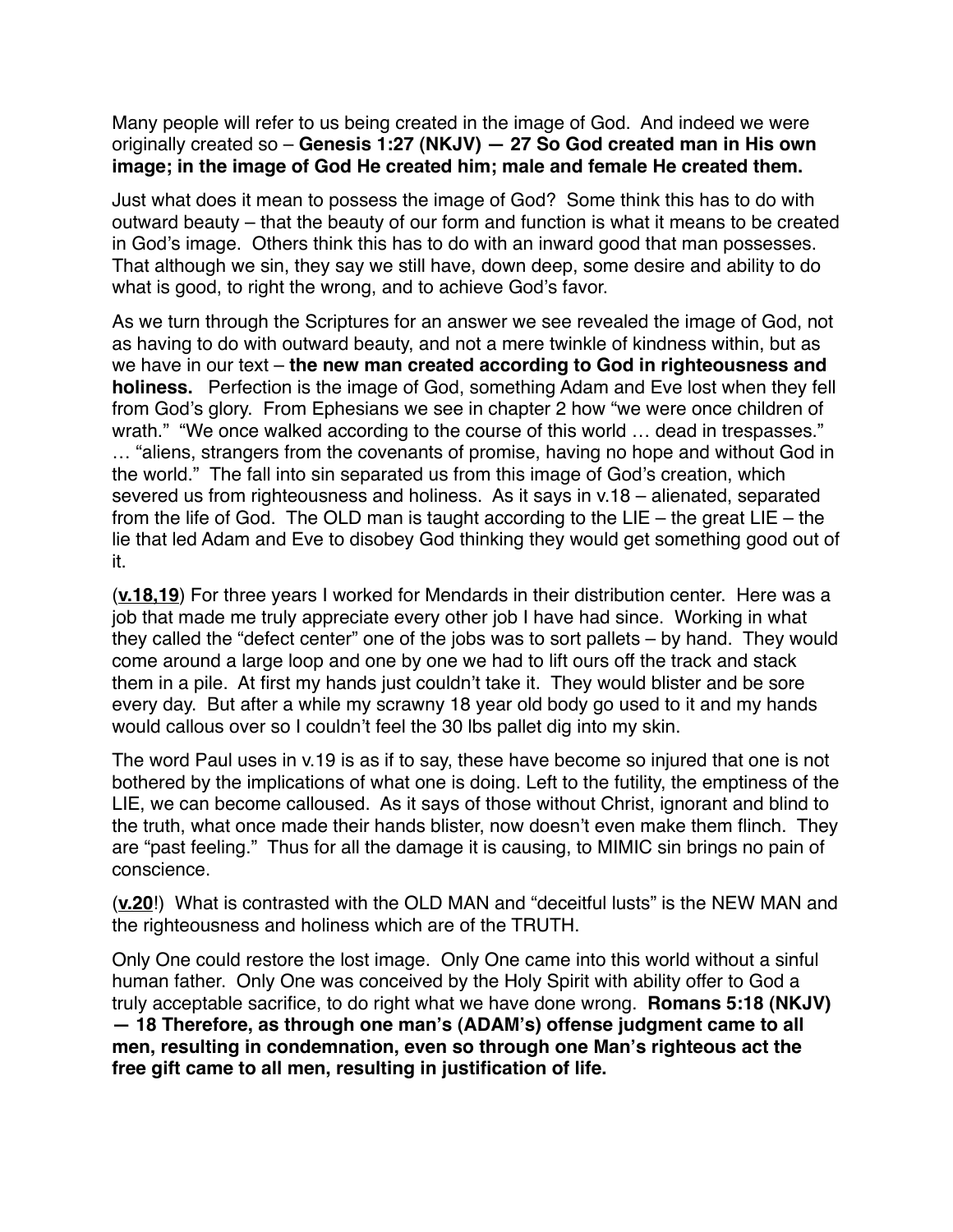What was lost in the Garden of Eden, was restored in Christ. You who were once separated have been reconciled – brought together – to God. (**5:2b**)

Only by this gift of God would we ever be made aware of the truth. God has given us a new creation, something we were not born with. This is why Jesus refers to baptism as being "born again." **Galatians 3:27 (NKJV) — 27 For as many of you as were baptized into Christ have put on Christ.** New life, new hope is born, as you discover the truth Jesus having paid for all your sins. You are clothed with Christ, wearing His righteousness and holiness by faith.

The old man has been taught the LIE and therefore mimics sin. The new man has been taught the truth and therefore mimics God. Yet both reside within you. What shall we do?

#### **2. You – taught by Jesus: Put off, Be renewed, Put on**

One of the great peer pressures I remember in my high school years was how to dress. Even back in 8th grade there were those students who, if they found out you bought your jeans at K-Mart they would not let you hear the end of it. Unless you wore something from GAP you were not really cool.

So often at that age I was inclined to want to dress like everyone else. I did not want to stand out or be different. My mother had to remind me that whether I had a swoosh on my jacket or not, it would still keep me warm.

Just how do we dress for our Christian walk of life? The verbs we find in v.22 and 24 mean literally, "to unclothe and clothe yourself." De-robe the old man, and clothe yourself with the new man – wear his righteousness and holiness as we walk no longer with the crowd. Dressed with the NEW man, we begin to stand out as different.

Notice how the three layer sandwich as the Spirit describes the daily walk of the Christian's life – put off, be renewed and put on. The truth is in Jesus. He has taught us to distinguish between these lies of our old man and the righteousness of the new man.

Our whole life is one of this ongoing struggle. As Galatians describes: **Galatians 5:17 (NKJV) — 17 For the flesh lusts against the Spirit, and the Spirit against the flesh; and these are contrary to one another, so that you do not do the things that you wish.**

Our weaknesses never excuse sin. In fact to be taught by Jesus is to give no excuses. But there is a difference in the sins of weakness and sins of willful choice. Those who are foreigners to God's life have ignored the accusations of their conscience. They work ALL UNCLEANNESS, ongoing, without any concern for the punishment due for such sin. They are characterized by the OLD man, mimicking sin.

On the other hand, the child of God has known the gift of the truth: that sin is deserving of death … that I am deserving of death … but also that God has given Himself in Christ, an offering, a sweet smelling aroma. Notice the symbolism of the Old Testament sacrifice. It is as if the smoke would rise from the Temple to heaven. It is as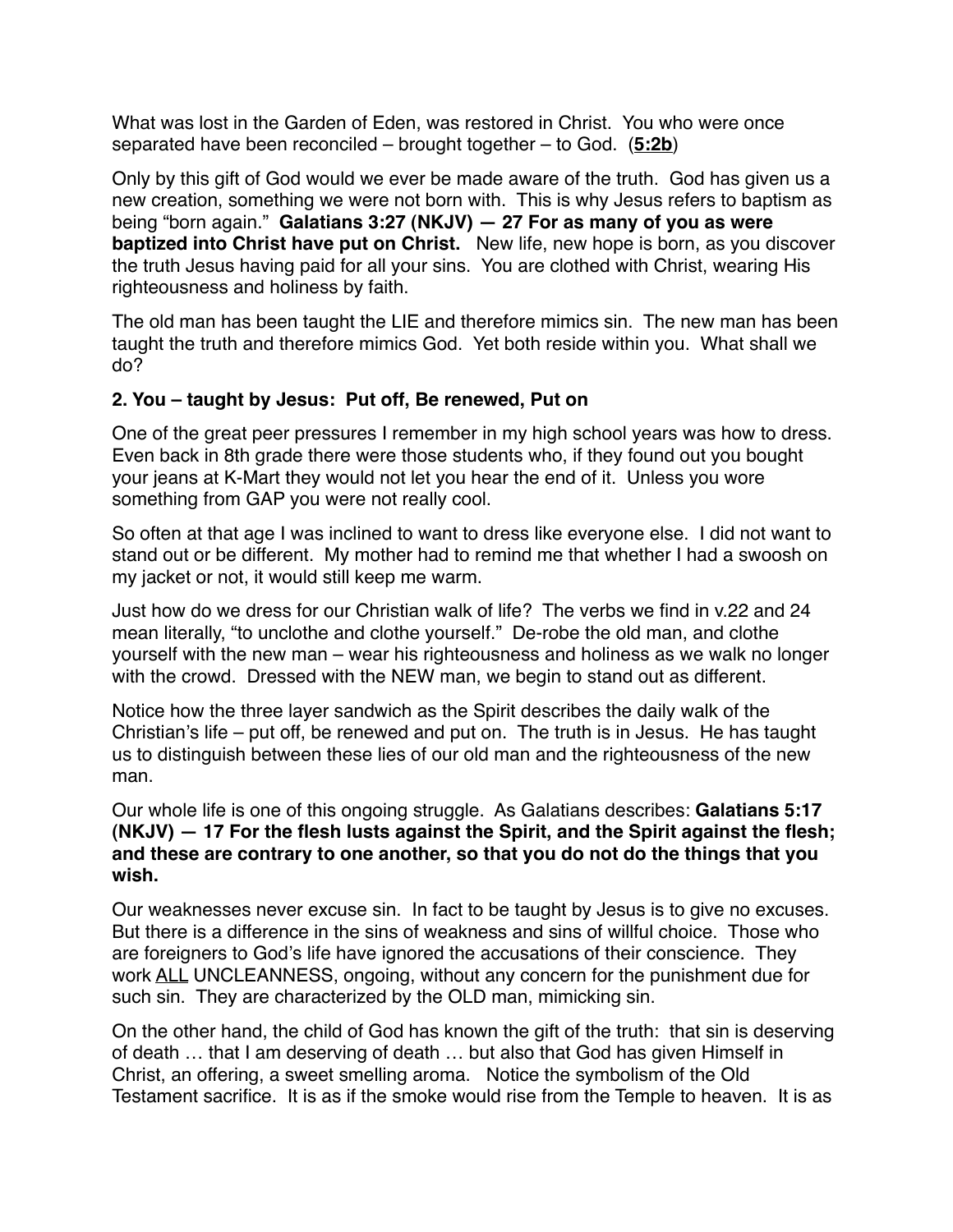if God would smell that aroma of the sacrifices and remember His promise to send a Savior, the Lamb of God who takes away the sin of the world. Well, God has smelled the aroma. Jesus was the sacrifice of atonement that no lamb or bull or work that man could propose would ever provide. **Hebrews 10:12 (NKJV) — 12 But this Man, after He had offered one sacrifice for sins forever, sat down at the right hand of God.**

Thus verses 22-24 describe repentance and faith. As Luther explained "… that the old Adam in us should be drowned by daily contrition and repentance and die with all sins and evil desires. … that a new man should daily appear and arise, who lives eternally before God in righteousness and purity." (Luther's Small Catechism, Sydow ed., Baptism, p.9)

Daily. Put off, be renewed, and put on. What Christ offered once for all, comes to us again and again. It is not as if the payment for sin needs to grow, no the payment was full and complete before the world began. Rather what we need is the daily assurance, the daily turning away from sin to drown the old man in repentance.

Jesus has taught you – Put off, be renewed, put on. PUT OFF the works of the old man. Drown him daily that he be dead to you. This is the sensitivity of being dear children who has disobeyed their loving parents. BE RENEWED in the spirit of your mind – breath in the sweet aroma of gospel: **Ephesians 5:2 (NKJV) — 2 Christ also has loved us and given Himself for us, an offering and a sacrifice to God for a sweet-smelling aroma.** Be renewed in the fact that your are forgiven. There is no work left for you to do, no more atonement needed. PUT ON the new man, the fruit of God's creation – now dress yourself according to the image that is within you, by walking not as the others walk, but by being different, by striving against sin, by living a life of thanksgiving for the gift of eternal life.

(**5:1,2)** This is what it means to MIMIC GOD, to walk in love. Not love like the world loves only as much as it thinks is deserved, but love a Christ love – as He has given Himself a sweet smelling sacrifice to God.

This is our love – to give ourselves as a sacrifice. Notice how the unbelievers way of thinking is described in v.19 "all uncleanness with greediness. … But you have not so learned Christ." We have learned a life centered in ourselves. We have learned the love of Christ which chose hell over heaven to save us. It is such sacrifice in our life that smells so sweet to God. We MIMIC God when we give up our desire to watch TV in order to help our spouse or parents with chores. We MIMIC God when someone stabs us in the back and we turn around and offer to help them take the knife out. We MIMIC God when we work together, helping one another – family and fellow believers alike, let us offer a sweet smelling sacrifice to God. **Romans 12:1 (NKJV) — 1 I beseech you therefore, brethren, by the mercies of God, that you present your bodies a living sacrifice, holy, acceptable to God, which is your reasonable service.**

A child will often look up to his parents as a role models. Yet it is true that as parents we don't always set that good example. We have a sinful flesh that we often fail to put off when we should. That is why parents and children alike are not called to simply mimic